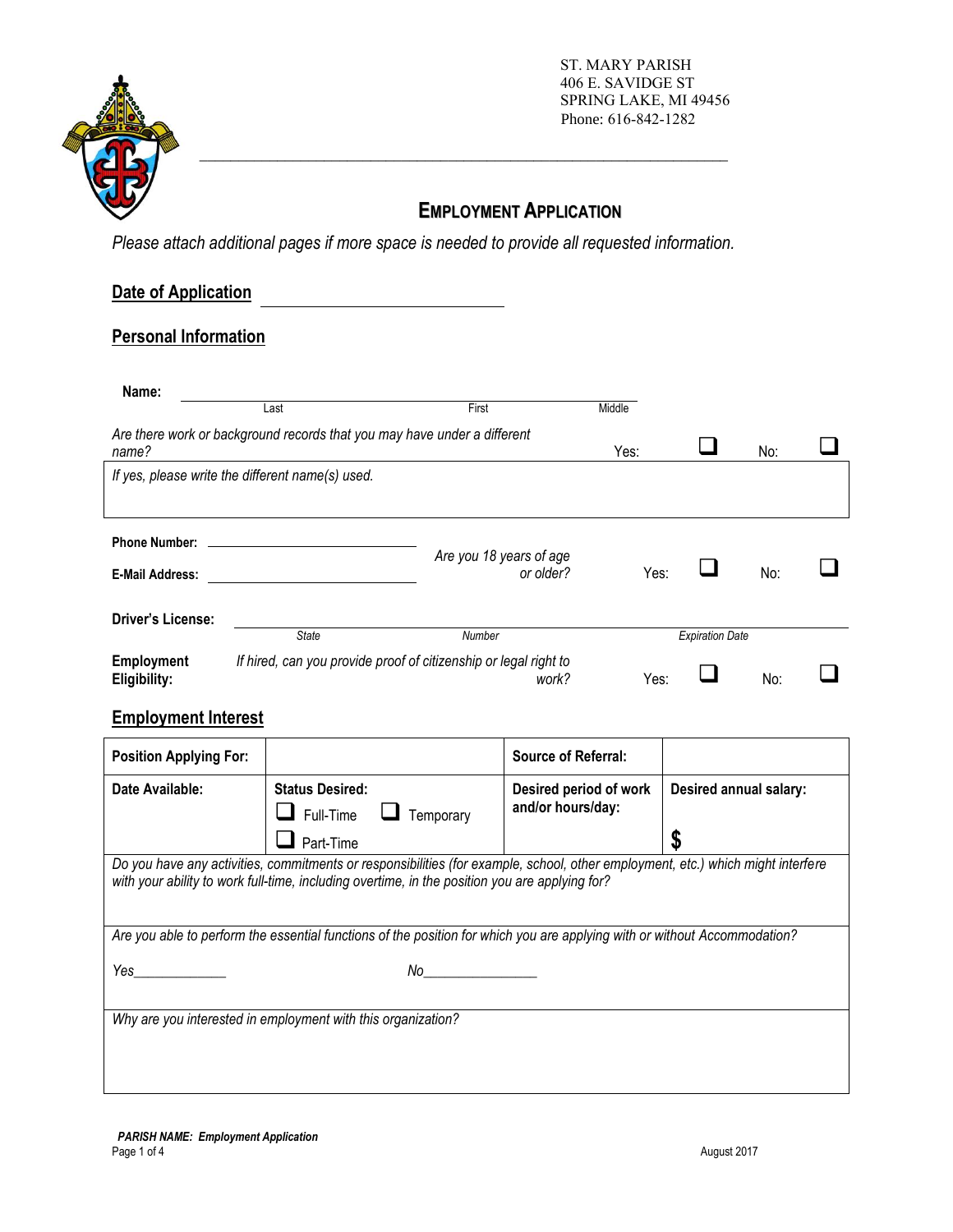|                                                                                                                                                                                                                                                                                                                                        | Last                     | First                  |          |                             | Middle                  |     |  |
|----------------------------------------------------------------------------------------------------------------------------------------------------------------------------------------------------------------------------------------------------------------------------------------------------------------------------------------|--------------------------|------------------------|----------|-----------------------------|-------------------------|-----|--|
|                                                                                                                                                                                                                                                                                                                                        |                          |                        |          |                             |                         |     |  |
| <b>Residential History</b>                                                                                                                                                                                                                                                                                                             |                          |                        |          |                             |                         |     |  |
| <b>Present Address:</b>                                                                                                                                                                                                                                                                                                                |                          |                        |          |                             |                         |     |  |
|                                                                                                                                                                                                                                                                                                                                        |                          |                        |          | Date first at this address: |                         |     |  |
| P.O. Box or Street                                                                                                                                                                                                                                                                                                                     | City                     | State                  | Zip Code |                             | Month/Year              |     |  |
| <b>Previous Addresses:</b>                                                                                                                                                                                                                                                                                                             |                          |                        |          |                             |                         |     |  |
| List last three residential addresses within the last seven years. Include any temporary/school addresses.                                                                                                                                                                                                                             |                          |                        |          |                             |                         |     |  |
| 1.                                                                                                                                                                                                                                                                                                                                     |                          |                        |          | How long at this address?   |                         |     |  |
|                                                                                                                                                                                                                                                                                                                                        |                          |                        |          | From:                       |                         | To: |  |
| P.O. Box or Street                                                                                                                                                                                                                                                                                                                     | City                     | State                  | Zip Code |                             |                         |     |  |
| 2.                                                                                                                                                                                                                                                                                                                                     |                          |                        |          | How long at this address?   |                         |     |  |
|                                                                                                                                                                                                                                                                                                                                        |                          |                        |          | From:                       | $\prime$                | To: |  |
| P.O. Box or Street                                                                                                                                                                                                                                                                                                                     | City                     | State                  | Zip Code |                             |                         |     |  |
| 3.                                                                                                                                                                                                                                                                                                                                     |                          |                        |          | How long at this address?   |                         |     |  |
|                                                                                                                                                                                                                                                                                                                                        |                          |                        |          | From:                       |                         | To: |  |
| P.O. Box or Street                                                                                                                                                                                                                                                                                                                     | City                     | State                  | Zip Code |                             |                         |     |  |
| Have you ever been convicted of a crime (other than minor traffic violations), or<br>are you presently charged with a felony?                                                                                                                                                                                                          |                          |                        | Yes:     |                             | No:                     |     |  |
| If yes, please describe (attach additional sheets if necessary.)                                                                                                                                                                                                                                                                       |                          |                        |          |                             |                         |     |  |
|                                                                                                                                                                                                                                                                                                                                        |                          |                        |          |                             |                         |     |  |
| Please be advised:<br>A criminal background check will be conducted as part of the employment process. Any misrepresentation or omission of past convictions or current charges<br>will result in disqualification from consideration for employment, and may be considered justification for dismissal if discovered at a later date. |                          |                        |          |                             |                         |     |  |
|                                                                                                                                                                                                                                                                                                                                        |                          |                        |          |                             |                         |     |  |
| <b>United States Military Service</b><br><b>Branch of Service</b>                                                                                                                                                                                                                                                                      | <b>Starting Rank</b>     | <b>Separation Rank</b> |          |                             | <b>Discharge Status</b> |     |  |
| <b>Year Entered</b><br><b>Year Discharged</b>                                                                                                                                                                                                                                                                                          | <b>Duties in Service</b> |                        |          |                             |                         |     |  |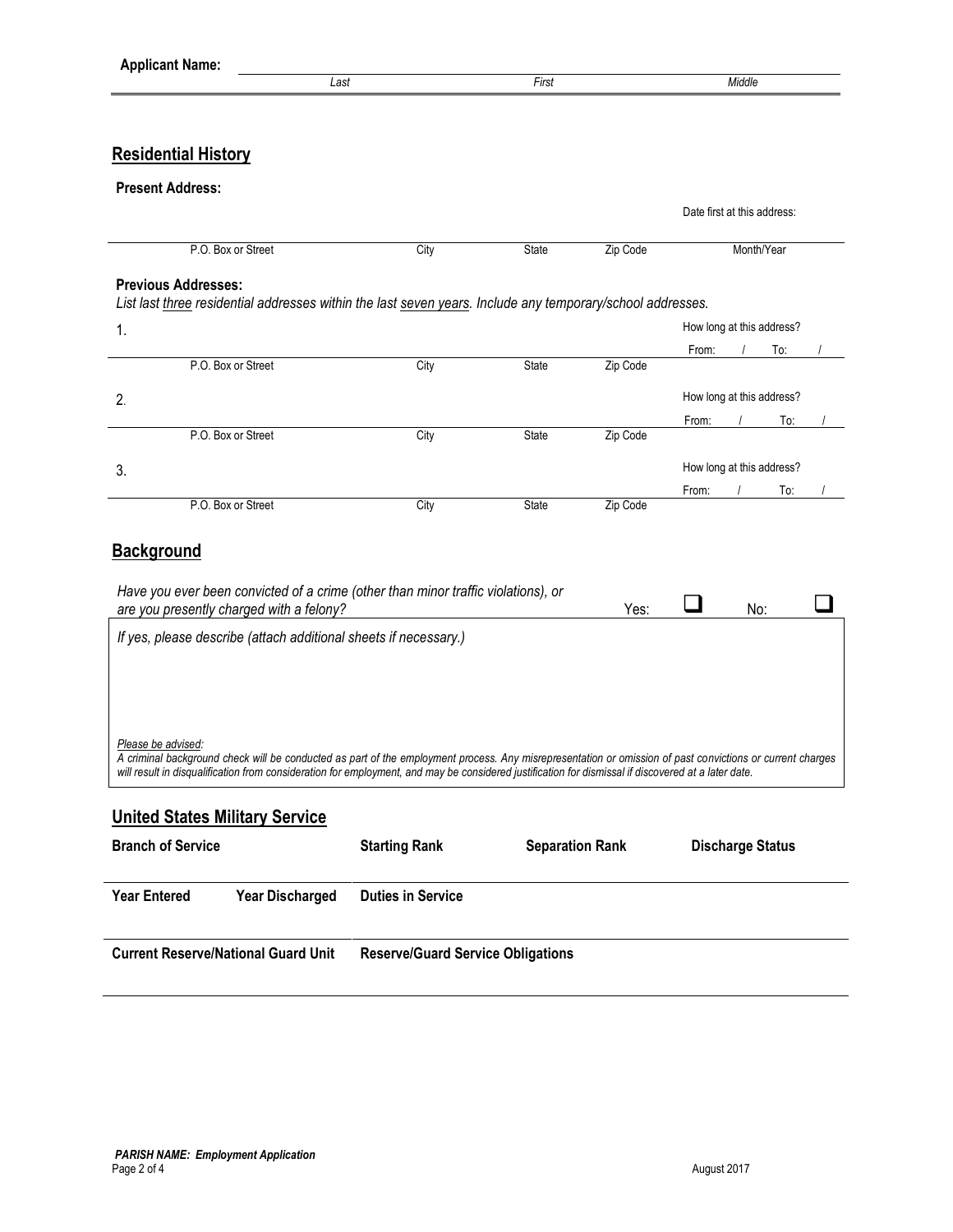|                                              |                                                                                                                                              | Last  |                             |                | First               |                  |                               | Middle            |                      |  |
|----------------------------------------------|----------------------------------------------------------------------------------------------------------------------------------------------|-------|-----------------------------|----------------|---------------------|------------------|-------------------------------|-------------------|----------------------|--|
| <b>Education and Training</b>                |                                                                                                                                              |       |                             |                |                     |                  |                               |                   |                      |  |
|                                              | <b>Indicate Last Level Completed:</b>                                                                                                        |       |                             |                |                     |                  |                               |                   |                      |  |
| Elem<br>School                               | Mid Sch/<br>Jr High                                                                                                                          |       | High<br>School              | Trade/<br>Tech |                     | College/<br>Univ |                               | Grad<br>School    |                      |  |
|                                              | Name of High School, Tech School, and College                                                                                                |       | City/State                  |                | Major               |                  | Degree                        |                   | Month/Year of Degree |  |
|                                              |                                                                                                                                              |       |                             |                |                     |                  |                               |                   |                      |  |
|                                              |                                                                                                                                              |       |                             |                |                     |                  |                               |                   |                      |  |
|                                              |                                                                                                                                              |       |                             |                |                     |                  |                               |                   |                      |  |
| considering your application.                | Additional education, vocation, professional, military or other educational/training background information you feel may be helpful to us in |       |                             |                |                     |                  |                               |                   |                      |  |
|                                              |                                                                                                                                              |       |                             |                |                     |                  |                               |                   |                      |  |
| <b>Employment Record</b>                     |                                                                                                                                              |       |                             |                |                     |                  |                               |                   |                      |  |
|                                              | Have you ever been employed by or contracted with the Diocese, or one of its<br>parishes, schools or affiliate organizations?                |       |                             |                |                     | Yes:             |                               | No:               |                      |  |
|                                              |                                                                                                                                              |       |                             |                |                     |                  |                               |                   |                      |  |
| If so, where?                                |                                                                                                                                              | When? |                             | What position? |                     |                  |                               | Supervisor's Name |                      |  |
|                                              |                                                                                                                                              |       |                             |                |                     |                  |                               |                   |                      |  |
|                                              | Have you ever applied to work for the Diocese, or one of its parishes, schools                                                               |       |                             |                |                     | Yes:             |                               | No:               |                      |  |
| or affiliate organizations?<br>If so, where? |                                                                                                                                              |       | When?                       |                |                     |                  | What position?                |                   |                      |  |
|                                              | <b>Employers:</b> List most recent employers first                                                                                           |       |                             |                |                     |                  |                               |                   |                      |  |
|                                              | <b>End Date</b>                                                                                                                              |       | <b>Final Position Title</b> |                | <b>Final Salary</b> |                  | May we contact this employer? |                   |                      |  |
| <b>Start Date</b>                            |                                                                                                                                              |       |                             |                |                     |                  | Yes:                          |                   | No:                  |  |
| Employer                                     |                                                                                                                                              |       | Last Supervisor's Name      |                |                     |                  | Reason for Leaving            |                   |                      |  |
|                                              | Street Address, City, State, Zip Code                                                                                                        |       |                             |                |                     |                  | Phone                         |                   |                      |  |
|                                              |                                                                                                                                              |       |                             |                |                     |                  |                               |                   |                      |  |
| <b>Start Date</b>                            | <b>End Date</b>                                                                                                                              |       | <b>Final Position Title</b> |                | <b>Final Salary</b> |                  | May we contact this employer? |                   |                      |  |
|                                              |                                                                                                                                              |       |                             |                |                     |                  | Yes:                          |                   | No:                  |  |
|                                              |                                                                                                                                              |       | Last Supervisor's Name      |                |                     |                  | Reason for Leaving            |                   |                      |  |
| Employer                                     | Street Address, City, State, Zip Code                                                                                                        |       |                             |                |                     |                  | Phone                         |                   |                      |  |